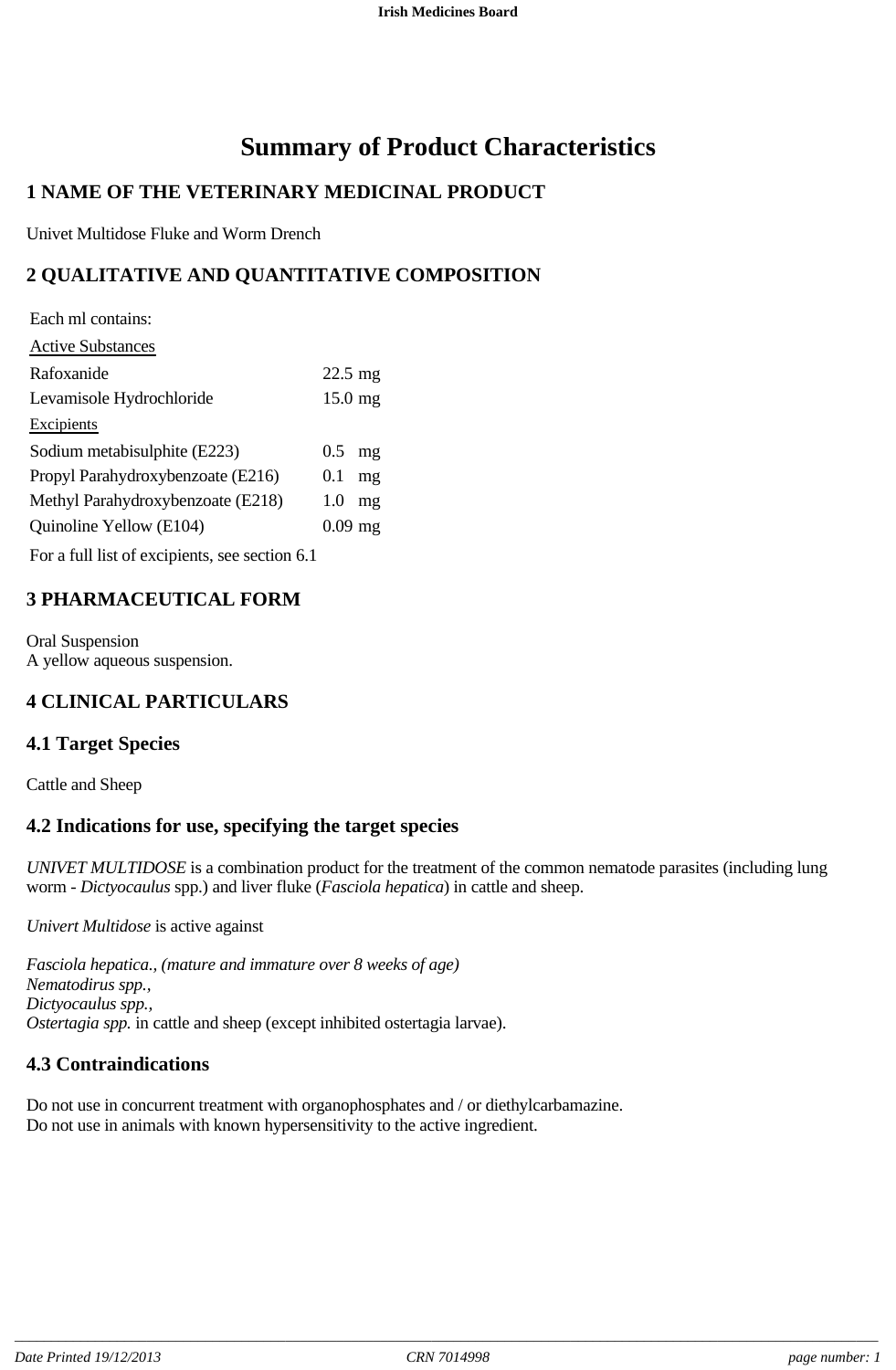# **4.4 Special warnings for each target species**

Care should be taken to avoid the following practices because they increase the risk of development of resistance and could ultimately result in ineffective therapy:

- Too frequent and repeated use of anthelmintics from the same class, over an extended period of time.

- Underdosing which may be due to underestimation of bodyweight, misadministration of the product, or lack of calibration of the dosing device.

Suspected clinical cases of resistance to anthelmintics should be further investigated using appropriate tests (e.g. Faecal Egg Count Reduction Test). Where the results of the tests strongly suggest resistance to a particular anthelmintic, an anthelmintic belonging to another pharmacological class and having a different mode of action should be used.

### **4.5 Special precautions for use**

#### **Special precautions for use in animals**

Shake well before use.

When a dosing gun is used to administer the product, care should be taken to avoid dosing gun pharyngitis.

#### **Special precautions to be taken by the person administering the veterinary medicinal product to animals**

Wash hands before use.

Wash splashes from eyes and hands immediately.

Levamisole can cause idiosyncratic reactions and serious blood disorders in a very small number of people. If symptoms such as dizziness, nausea, vomiting or abdominal discomfort are experienced when using the product, or sore mouth/throat or fever occur shortly afterwards, then medical advice should be sought immediately.

### **4.6 Adverse reactions (frequency and seriousness)**

Irreversible liver damage may have occurred before treatment is given. This can lead to death in severe cases irrespective of treatment.

# **4.7 Use during pregnancy, lactation or lay**

See section 4.11

### **4.8 Interaction with other medicinal products and other forms of interaction**

Treatment with organophosphates and / or diethylcarbamazine within 14 days of treatment with Univet multidose is contraindicated.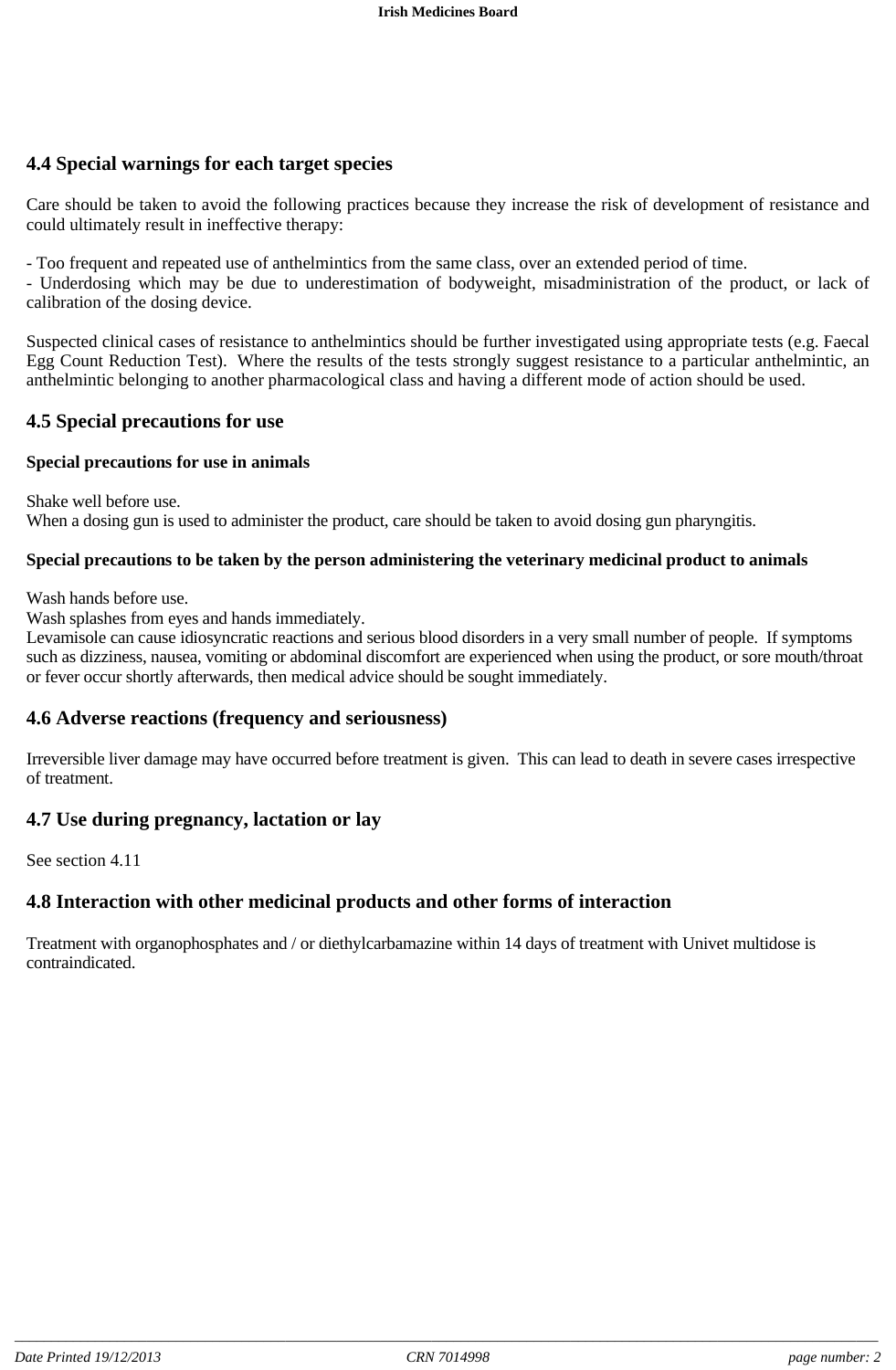# **4.9 Amounts to be administered and administration route**

To be given orally at a dose rate of 7.5 mg / kg bodyweight for Levamisole HCl, & 11.25 mg / kg bodyweight for Rafoxanide.

To ensure administration of a correct dose, bodyweight should be determined as accurately as possible; accuracy of the dosing device should be checked. If animals are to be treated collectively rather than individually, they should be grouped according to their bodyweight and dosed accordingly, in order to avoid under- or overdosing.

The veterinary surgeon should give advice regarding appropriate dosing programmes and stock management to achieve adequate parasite control.

Practical dosage recommendations are as follows:

| <b>Cattle</b>                    | Sheep         |
|----------------------------------|---------------|
| 50 kg - 25 ml                    | 15 kg - 5 ml  |
| $100 \text{ kg} - 50 \text{ ml}$ | 25 kg - 10 ml |
| 150 kg - 75 ml                   | 35 kg - 15 ml |
| 200 kg - 100 ml                  | 40 kg - 20 ml |
| 250 kg - 125 ml                  |               |
| 300 kg - 150 ml                  |               |

### **4.10 Overdose (symptoms, emergency procedures, antidotes), if necessary**

Accidental overdosage - animals may become hyperactive and excitable, with head shaking, salivation and muscle twitching. These effects are transient.

Rafoxanide is a particularly safe drug even at dose rates substantially above those normally recommended. In *UNIVET MULTIDOSE* the recommended dose rate is 11.25 mg.kg<sup>-1</sup>. At 33.75 mg.kg<sup>-1</sup>, as used in the tolerance trials, there was no clinical or biochemical evidence of toxic effect, even when combined with levamisole.

On the basis of the available information, it is clear that while levamisole does not have the safety index of some of the alternative anthelmintics (e.g. the benzimidazoles), its safety is adequate given careful usage and reasonably accurate weight estimation in domestic ruminants. This point is raised on the label and package insert. Its field usage over the years since its first introduction supports this conclusion. Furthermore, where toxic signs have occurred at dose levels two to three times over the recommended level, the signs have been transient with the vast majority of animals showing signs recovering in a few hours at most.

### **4.11 Withdrawal Period(s)**

Animals should not be slaughtered for human consumption during treatment or for 60 days thereafter.

Cattle: Not authorised for use in cattle producing milk for human consumption, including pregnant cattle intended to produce milk for human consumption.

Sheep: Not authorised for use in ewes producing milk for human consumption including during the dry period. Do not use within 1 year prior to the first lambing in ewes intended to produce milk for human consumption.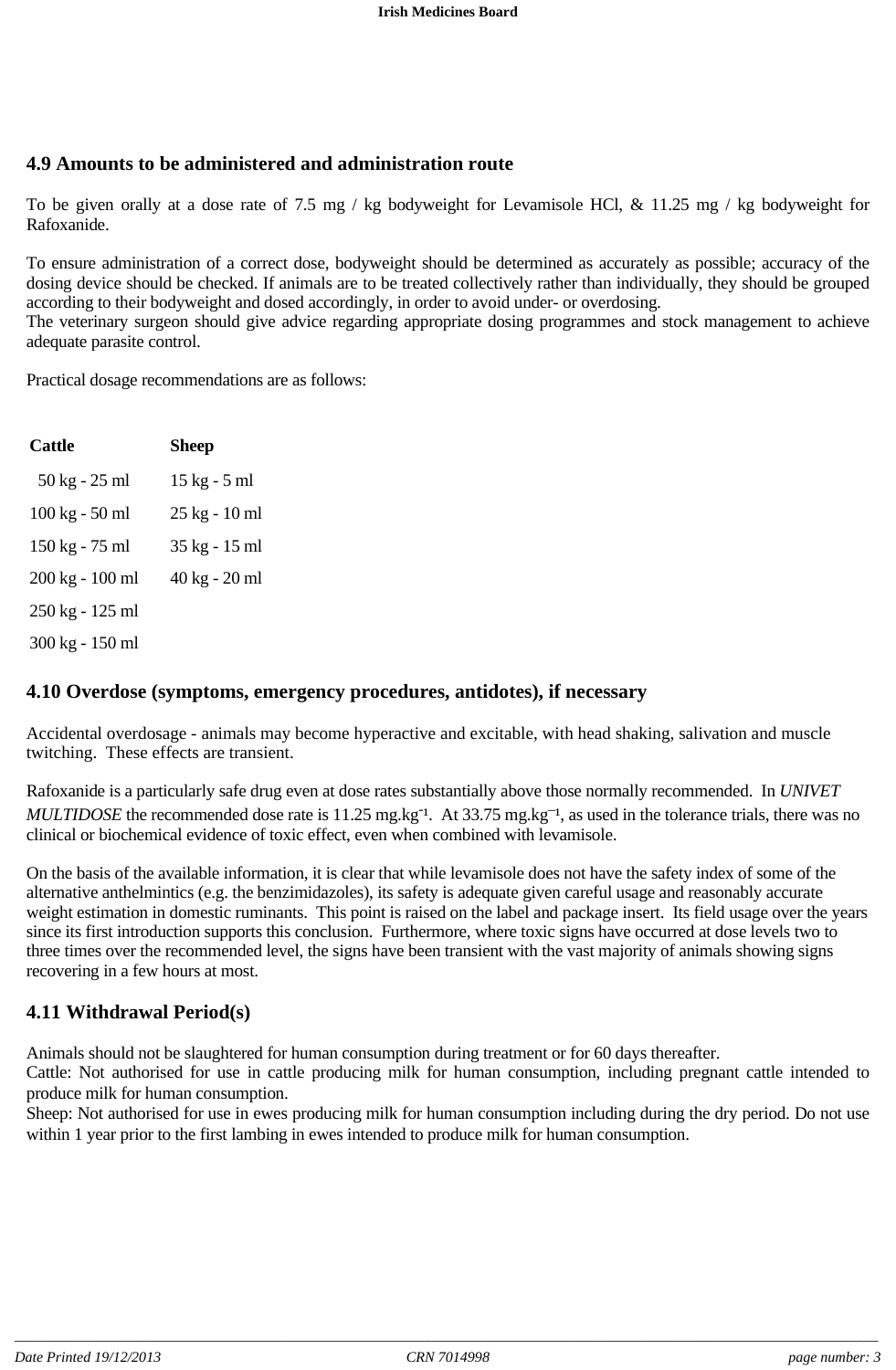# **5 PHARMACOLOGICAL or IMMUNOLOGICAL PROPERTIES**

Pharmacotherapeutic group: Anthelmintics, levamisole, combinations ATCvet code: QP52AE51

# **5.1 Pharmacodynamic properties**

Univet Multidose Fluke and Worm Drench is a combination product containing the anthelmintic, levamisole HCl, and the flukicide, rafoxanide.

#### **Rafoxanide**

Rafoxanide, one of the active principles of *MULTIDOSE,* is one of a group of halogenated salicylanilides with the chemical formula

#### **3'-chloro-4'-(p-chlorophenoxy)-3, 5-diiodosalicylanilide**

Levamisole, the second active ingredient of the product, is given as (-)-2,3,5,6-tetrahydro-6-phenylimidazo[2,1-b]thiazole by Roberson (1988). The details of its discovery are given by Janssen (1976) and Symeons, de Cree, Van Bever andJanssen (1978).

# **6 PHARMACEUTICAL PARTICULARS**

### **6.1 List of excipients**

Sodium Metabisulphite (E223) Polysorbate 80 Propyl Parahydroxybenzoate (E216) Methyl Parahydroxybenzoate (E218) Quinoline Yellow (E104) Sodium Citrate Citric Acid Monohydrate Xanthan Gum Simethicone emulsion Purified Water

# **6.2 Incompatibilities**

None known.

# **6.3 Shelf-life**

Shelf-life of the veterinary medicinal product as packaged for sale: 3 years

# **6.4 Special precautions for storage**

Store below 25°C. Do not freeze.